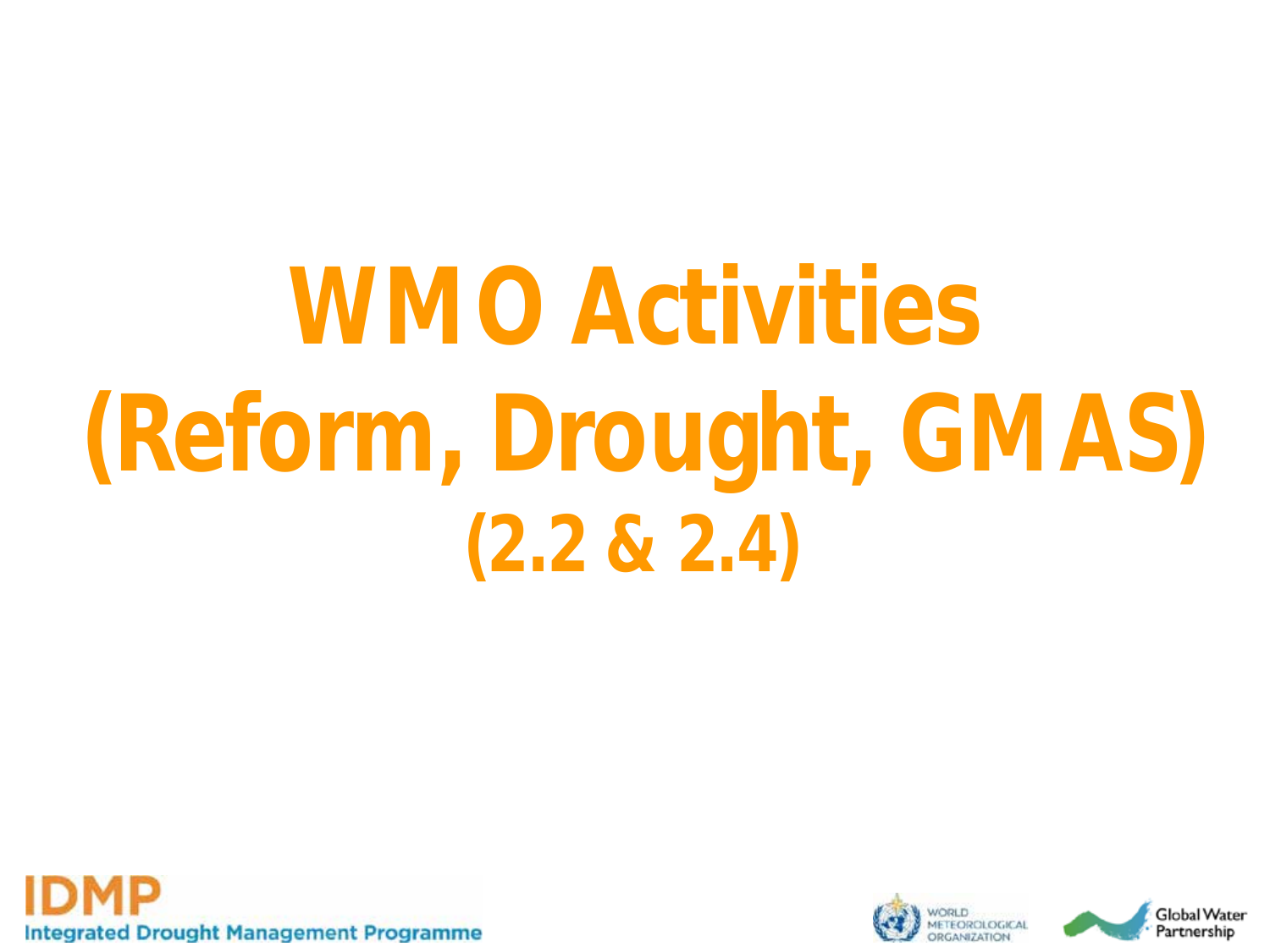#### **18th Meteorological Congress – June 2019**

- **Current Eight Commissions to be disbanded by April 2020**
- **Two new Commissions created: Infrastructure and Services**
- **Congress elected Commission Officers (vice Presidents):**
	- **current CAgM Pres, Dr Roger Stone (Australia) - Services**
	- **current CCl Pres, Dr Manola BRUNET INDIA (Spain) - Services**
	- **current CHy VP, Mr Silvano PECORA (Italy) – Infrastructure**







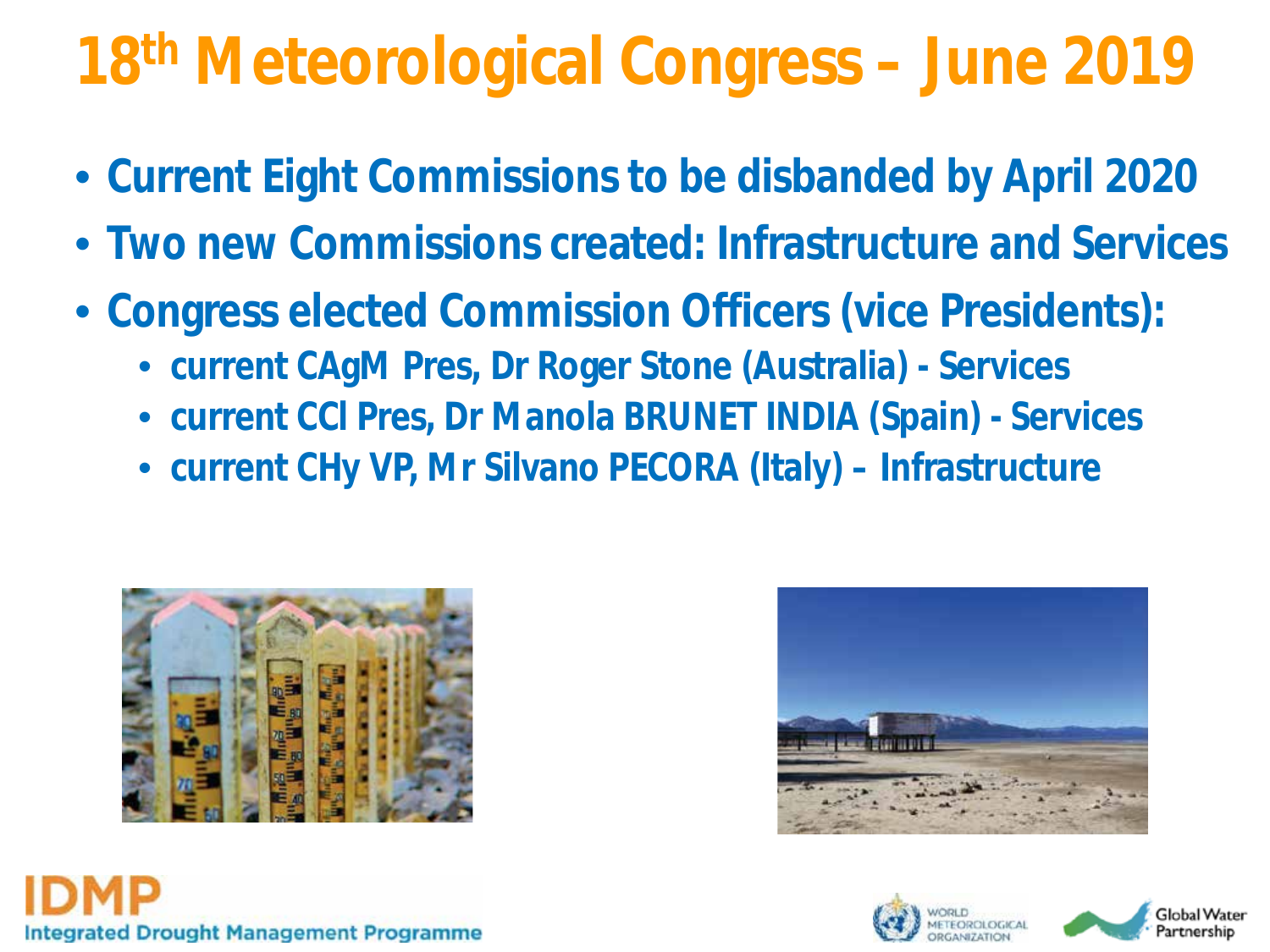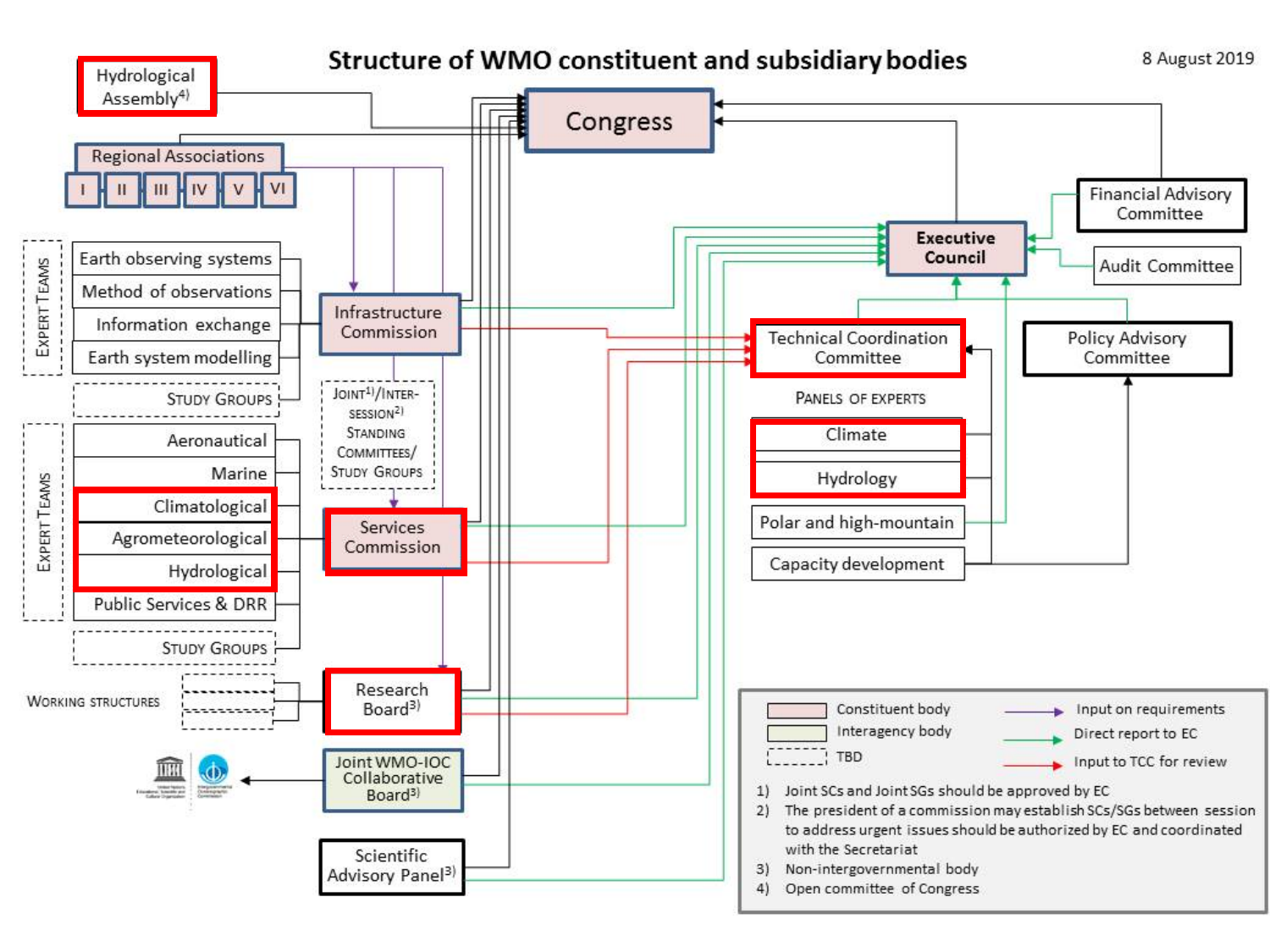### **WMO Congress Drought Resolution Decides:**

- **To develop a Global Drought Indicator (GDI) as input into WMO activities such as the Global Multi-Alert System (GMAS), Common Alerting Protocol (CAP), Global Hydrological Status and Outlook System (HydroSOS), and cataloguing of high-impact events;**
- **That information on the outcomes of these efforts be provided to UNCCD in support of relevant UNCCD decisions;**









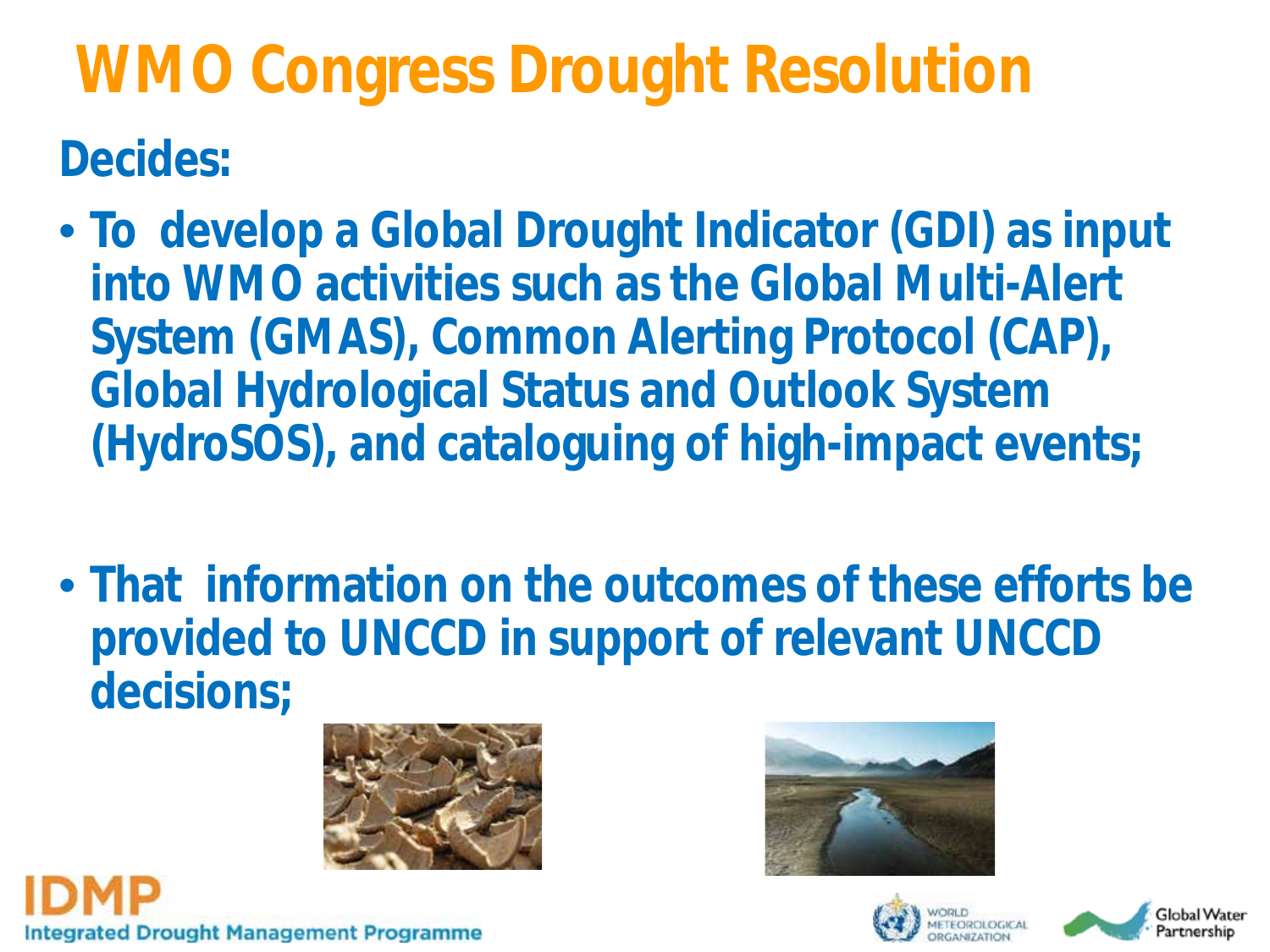# **Global Multi-Hazard Alert System (GMAS)**



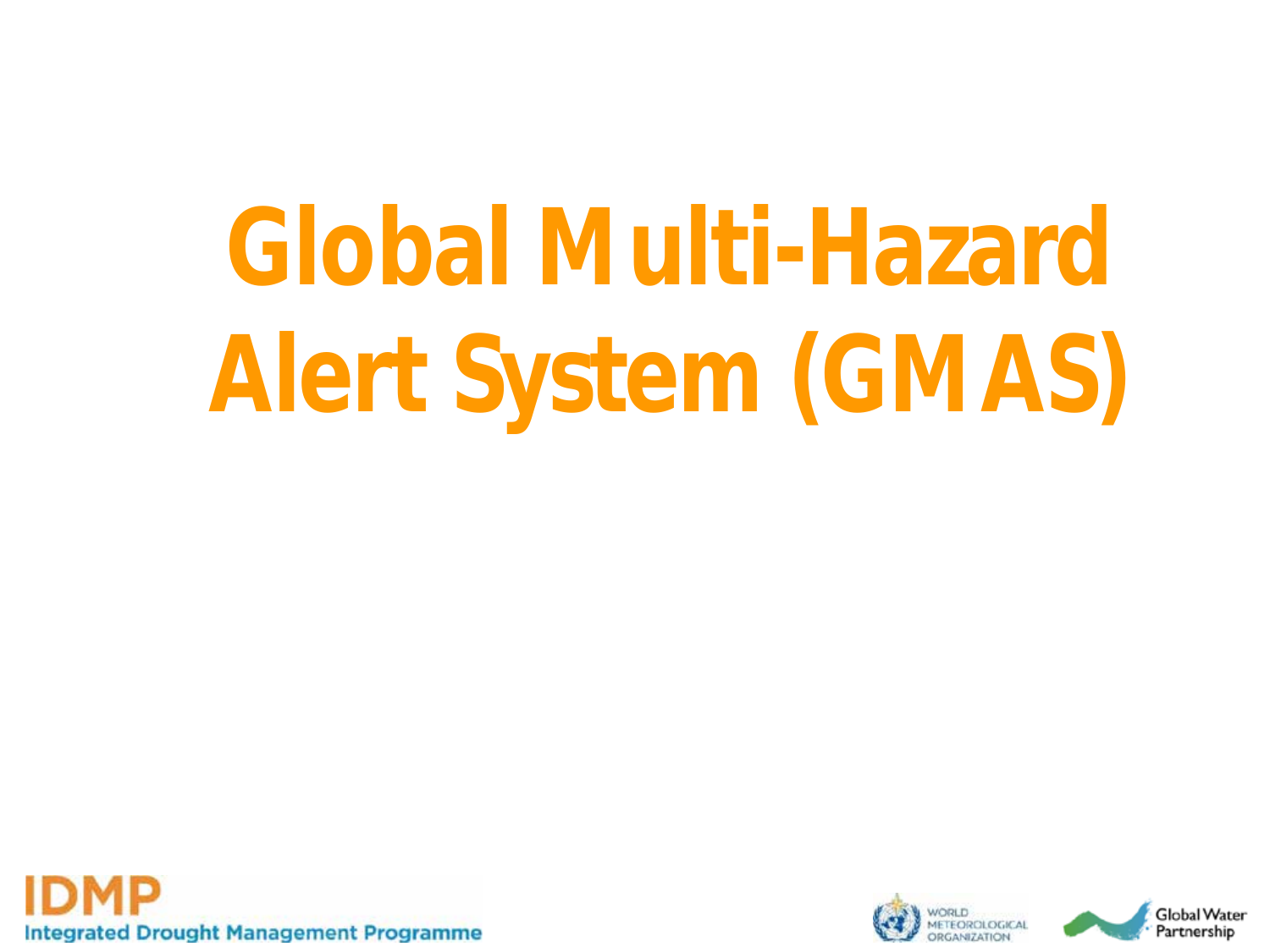

https://www.meteoalarm.eu/



鄁

IL.

 $\frac{1}{2}$ 

 $\frac{1}{2}$